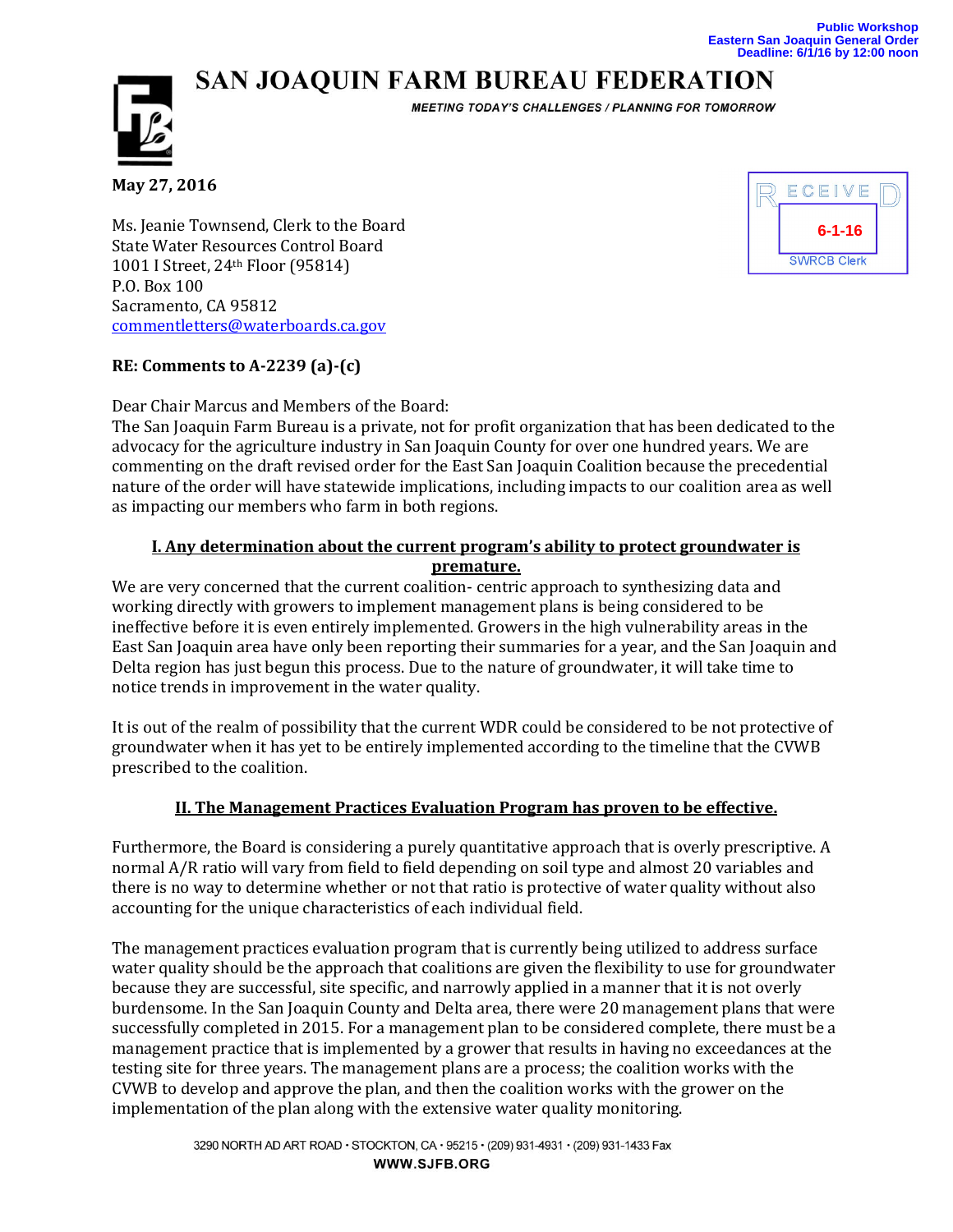This approach works best because it enhances the development of new and innovative management practices that are included in the educational workshops that the coalition provides for their members. Most importantly, the development of the management practices that are then implemented on fields and farms have had led to actual, tangible benefits to water quality.

We see no reason why this would be any less effective for groundwater and we caution the SWRCB that by approving the revised order, the finite resources that coalitions need to develop and implement the management plans that have had proven benefits to water quality will be compromised for the sake of creating shelf decorations at the CVWB office.

## **III. Monitoring domestic wells falls outside the scope of the Irrigated Lands Regulatory Program**

Monitoring drinking water is a function of the SWRCB's drinking water program, not the irrigated lands regulatory program. Including in the revised order is the mandate that growers will now have to test every well on their property twice the first year, and every year after if the well is within 2 mg/L of the drinking water standard. This excessive monitoring and testing will be incredibly costly as most growers have more than one well and testing can run in the thousands of dollars for each well.

The networks of wells that are selected for groundwater quality monitoring programs are very well thought out in terms of including a cross section of wells that is comprehensive enough to be effectively used for monitoring water quality and trends, but select enough so that data is useable and the monitoring is not too onerous or too costly.

Implementing the new order with this requirement is going to be a significant expense for growers. Coalitions, including the San Joaquin County and Delta Water Quality Coalition, are unwilling to include the bi-annual testing of every single well into their groundwater quality monitoring program which means the cost of the testing the first year, and any subsequent tests that are needed will be shouldered entirely by the individual grower.

Such monitoring and reporting is redundant. Small drinking water systems are regularly monitored by the county Environmental Health Departments. With so many different sets of data already available, it does make sense to add another set of information to the mix. In fact, more focused monitoring, like that in a groundwater quality control plan is more effective because it makes trends more apparent and it is easier to see areas where management plans may need to be implemented. Instead, the revised order simply creates more paperwork that will need to be sifted through and synthesized rather than using funding and staff expertise where they could be best utilized, addressing water quality issues for communities in need.

#### **IV. Field level information should only be reported to the coalitions.**

We reject proponents' arguments that more information is better. Instead, we need to focus our resources on better information. Forcing growers to send all nitrogen management plans and summaries to the CVWB, regardless of vulnerability is going to result in nothing more than a paper pushing exercise. By the time those plans and summaries can even be evaluated, and then evaluated in the context of crop, soil type, and depth to groundwater- coalitions could already be working